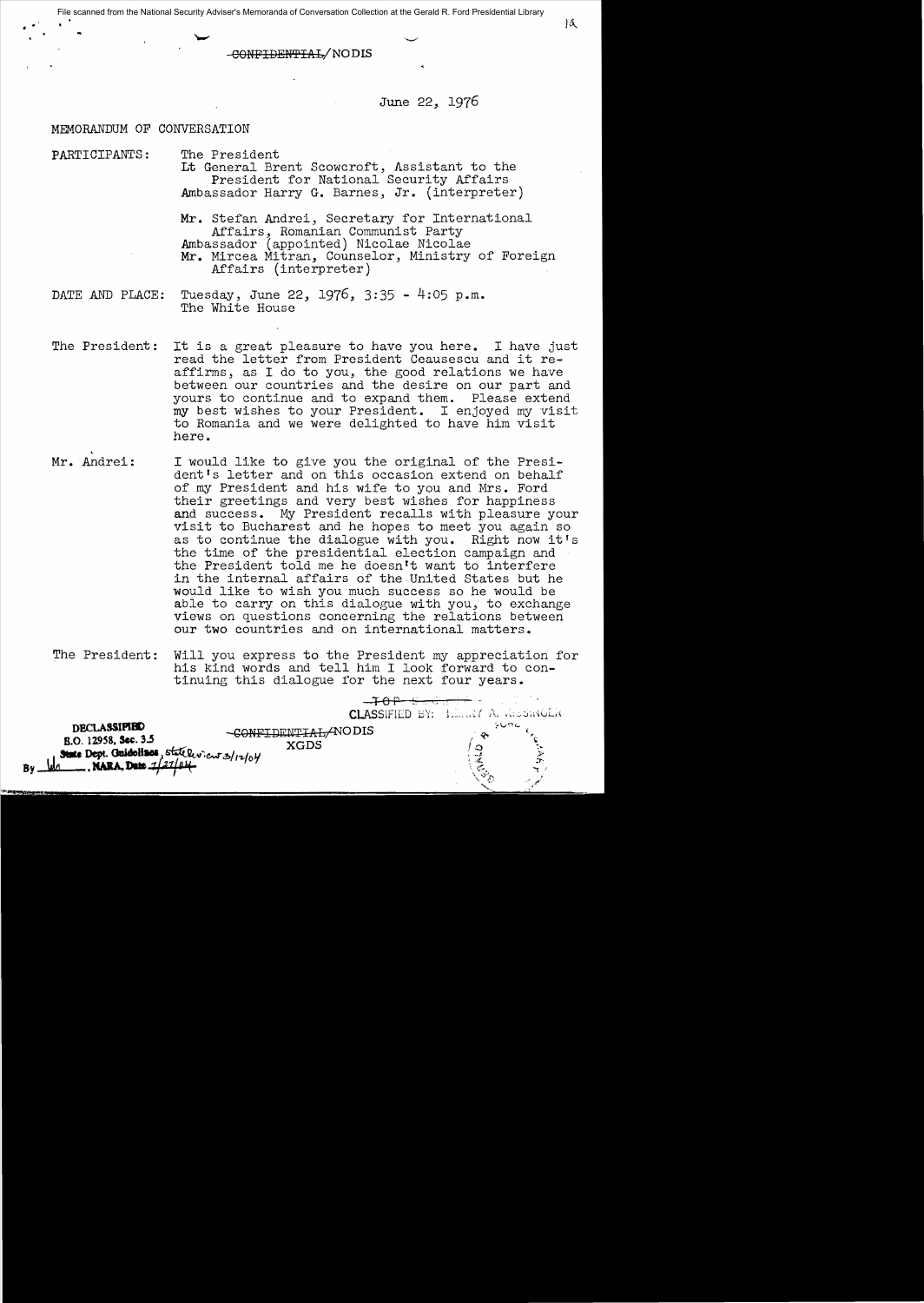# eONFIDENTIAL/NO DIS 2

· .,

- Mr. Andrei: Speaking of the relations between our two countries, our President considers them as good. He appreciates the special role you personally have had. It is our desire to develop these relations, including economic relations, and in view of, or anticipating the results of the elections, we ask you to retain on your agenda the question of supporting Romania through a credit on advantageous terms which would enable us to purchase equipment and technology from the US.
- The President: I consider the economic relations we have a very important element in our overall relations. We strongly believe we should continue the MFN relations we have. I submitted to the Congress the necessary recommendations on June 2 so Congress would have the opportunity to act affirmatively. The best information I have indicates that Congress may temporarily delay this affirmative act on the recommendations I made for extending MFN. You know, as I do, the problem we have with the Congress. When President Ceausescu was here he met with several committees to explain the policy of your country to them. He heard directly from Members of Congress the feelings they had. I just hope we will have some evidence that will respond to the views Congress has and if these responses are encouraging there will be no problem whatever with extending MFN.
- Mr. Andrei: lIve met with the Secretary of State and with a series of senators and congressmen. In fact, before seeing you now, I met with Senators Javits and Jackson and I saw some other senators.

Our President has just begun a visit to Turkey as part of our desire to develop our relations with the other Balkan countries. He asked me to express his hope that the United States will continue to work actively for a solution of the Cyprus problem and for improvement of the relations between Turkey and Greece because the United States is in a special position to help. As people who live in that region, we have no As people who live in that region, we have no interest in tensions remaining high in the area.

The President: I can assure you a settlement on Cyprus has the highest priority, and we have worked with the Greek government and the Turkish government to continue the negotiations which unfortunately lapsed for too  $long.$  We think it is tragic that they cannot resolve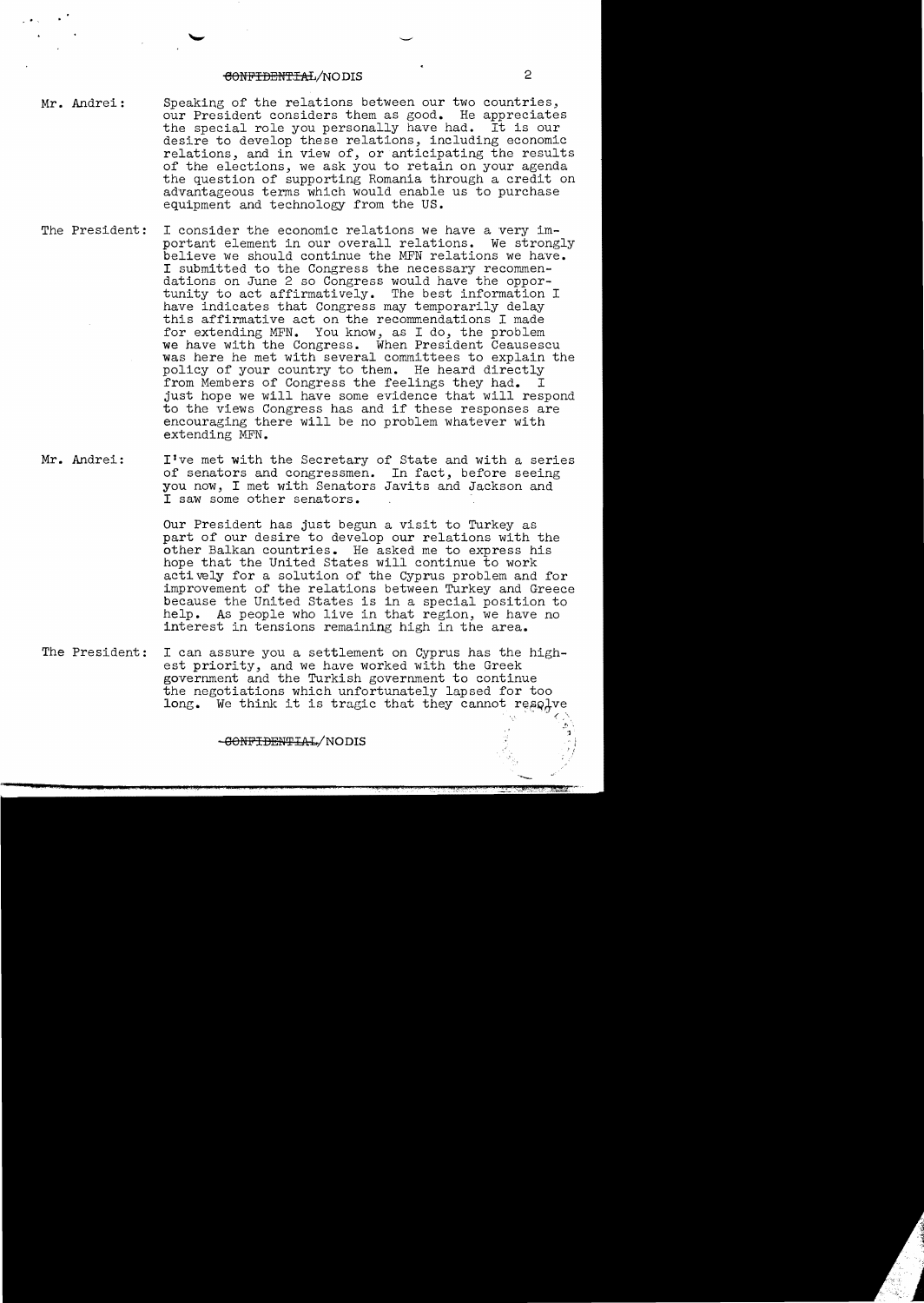# $-**COMF1DENTLAL**/NODIS$  3

their differences which have festered and created insecurity and tension in that part of the world. We share with you the desire for the problem to be solved as fairly and rapidly as possible. It is solved as fairly and rapidly as possible. hard to believe almost two years have gone by since nard to believe almost two years have gone by since<br>the problem arose in the first place and if something<br>doesn't move it seems to us that it gives some of the doesn't move it seems to us that it gives some of the more vigorous and radical people an opportunity to create tension and to preclude or prevent a settlement which actually was achievable some months ago.

**Mr.** Andrei:

 $\cdot$  .

That is our point of view as well. My President believes that we cannot let the Greek-Turkish-Cyprus problems accumulate because if they can't be solved things could well get to the point of an explosion which no one could control.

Related to this problem, President Assad had been scheduled to visit Romania last Saturday but his visit was postponed and he is now coming this Saturday.

You know the position of our President in connection with the Middle East and our concern over Lebanon whose independence and sovereignty we want to preserve. We informed President Giscard d'Estang, through the French foreign minister, that we did not think well of the idea that France should send troops to Lebanon. I believe that our President would be very grateful if you could give your appreciation of the situation in the Middle East.

The President: Of course we have been working with all parties on trying to find a political solution to the problem in Lebanon. Our efforts, of course, were set back by the assassination of our ambassador and his top economic advisor.

**Mr.** Andrei: We have expressed our regret over this terrorist act.

The President: We will continue to work with all parties because a political solution, not a military one, is the best assurance toward a stable and secure Lebanon. We will continue efforts for further movement in the Middle East as a whole. Sinai II was a step forward. It is working well but we cannot be satisfied with the status quo.

c:9OfIFIDEU'I'IAfr/ NO **DIS**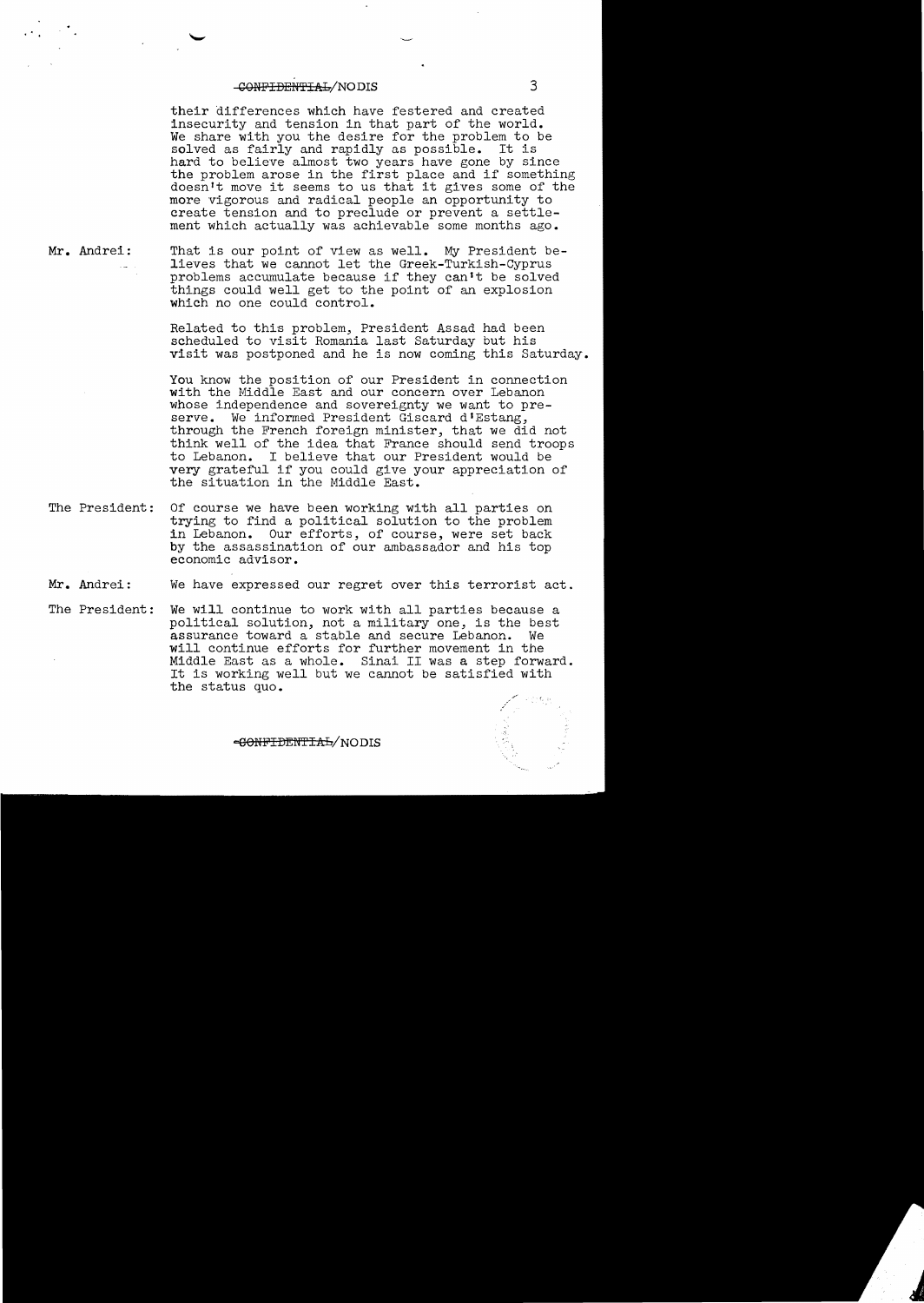#### -CONFIDENTIAL/NODIS 4

·.

We will continue to work with President Sadat, Prime Minister Rabin, President Assad and others in the Middle East because stagnation could again lead to military conflict. Whether we take up again the step-by-step approach or go to Geneva - we have not made a firm decision - we are keeping the pressure on all parties because no action in a political or diplomatic sense will inevitably lead to the sort of problems we had in 173.

**Mr.** Andrei: That is our evaluation too and our position is to act in this same way with the Arab countries, with Egypt and with the PLO to get them to renounce any adventurist type position, to adopt a more realistic approach, likewise with certain circles in Israel, toward solution of the problems.

> **Mr.** President, I don't want to detain you but I was asked to tell you in a few words about our relations with other socialist countries, in the first instance with the USSR.

We have had in recent years discussions with them in connection with the historical problems relating to the Moldavian Socialist Republic which was occupied by the Tsar in 1812, came back to Romania in 1918 and in 1940 went to the USSR. This problem has two aspect This problem has two aspects in respect to the territorial question. You know that we are in favor of maintaining the territorial integrity of states in Europe, for respecting the 1947 treaty and the Helsinki undertakings which we signed. We consider the Moldavian Socialist Republic as a part of the USSR. There are also two aspects to our differing views (with the Soviets). In the first place, the idea of calling the Tsarist occupation liberation we cannot accept. Secondly, Soviet historians spread the position in which they present the population of the Moldavian Republic as being of a nationality which is not Romanian, which is simply not true.

We have had some discussions in Bucharest and we clarified things, of course while maintaining our own positions, as in the case of other questions. Our President has declared publicly that we recog nize the Moldavian Socialist Republic as an integral

-CONFIDENTIAL/NODIS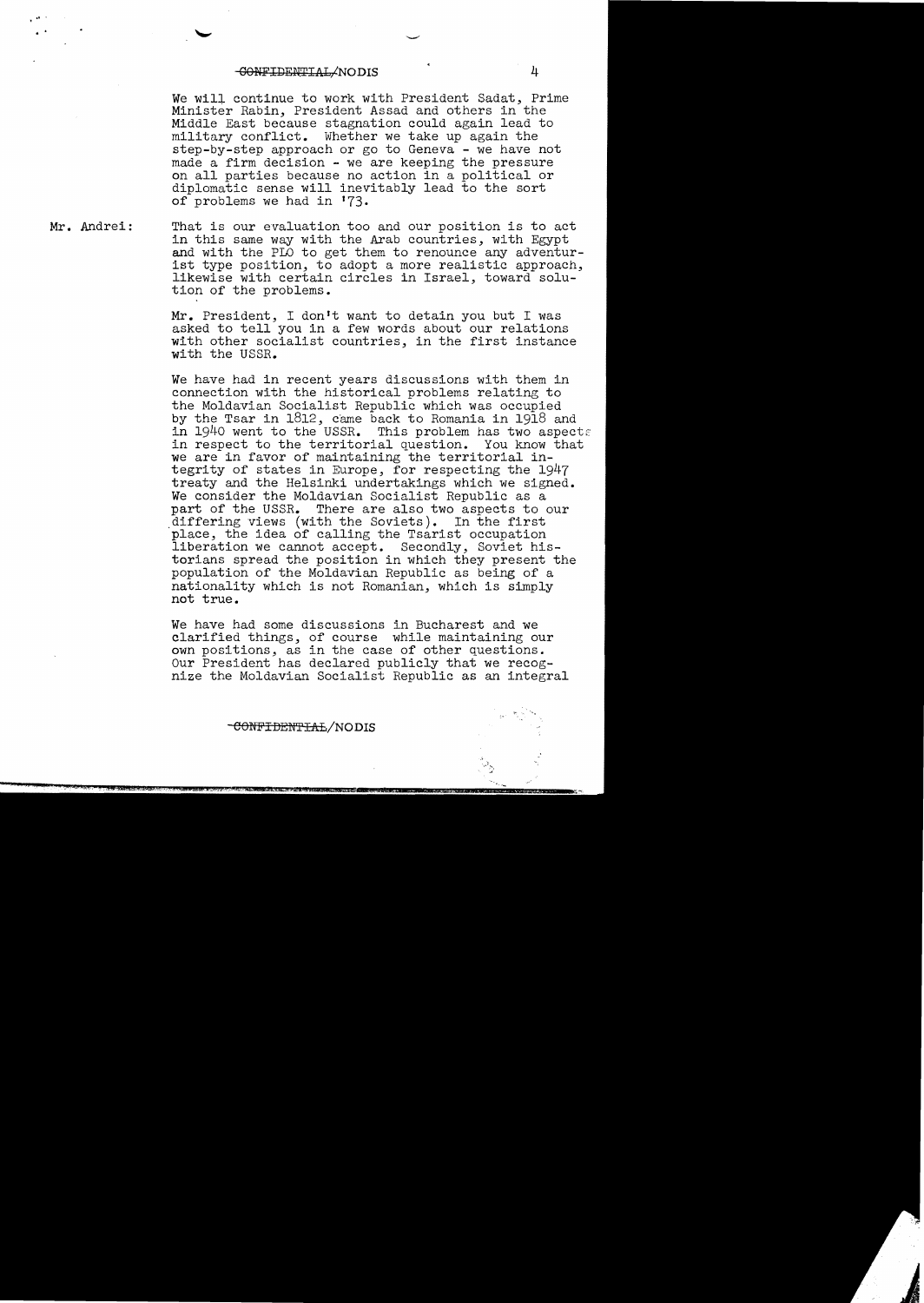### -eONFIDEPiTIl'..I./NO**DIS** 5

.·. '

part of the USSR, but we cannot accept the idea that Moldavians are not Romanians, when the greater part of Moldavia is part of Romania.

They have told us they want to develop their relations with us. We agree. We have no desire to worsen our relations with anyone, with our neighbors, especially the USSR.

The President asked me to tell you that our relations with China are going well and to say that in his opinion the faster US relations were normalized with China the better it would be for the international situation.

The President: I appreciate very much your giving me this information regarding Moldavia and this background will be helpful in understanding the situation.

> I can assure you that we will continue the normalization process with China. That relationship is good. We want to make it better.

May I conclude by saying that the United States is dedicated to the independence and sovereignty of the Eastern European countries. There is no validity to news stories that took out of context some of the materials that appeared. We are completely and totally dedicated to the independence and sovereignty of the countries of Eastern Europe and please inform President Ceausescu personally of my strong feelings in this regard.

- **Mr.** Andrei: Thank you very much. I will keep very pleasurable memories of our meeting. I hope we will be able to greet you again sometime in Romania.
- The President: I would like to come again. I have especially good memories of our train trip last time.



CONFIDENTIAL/NODIS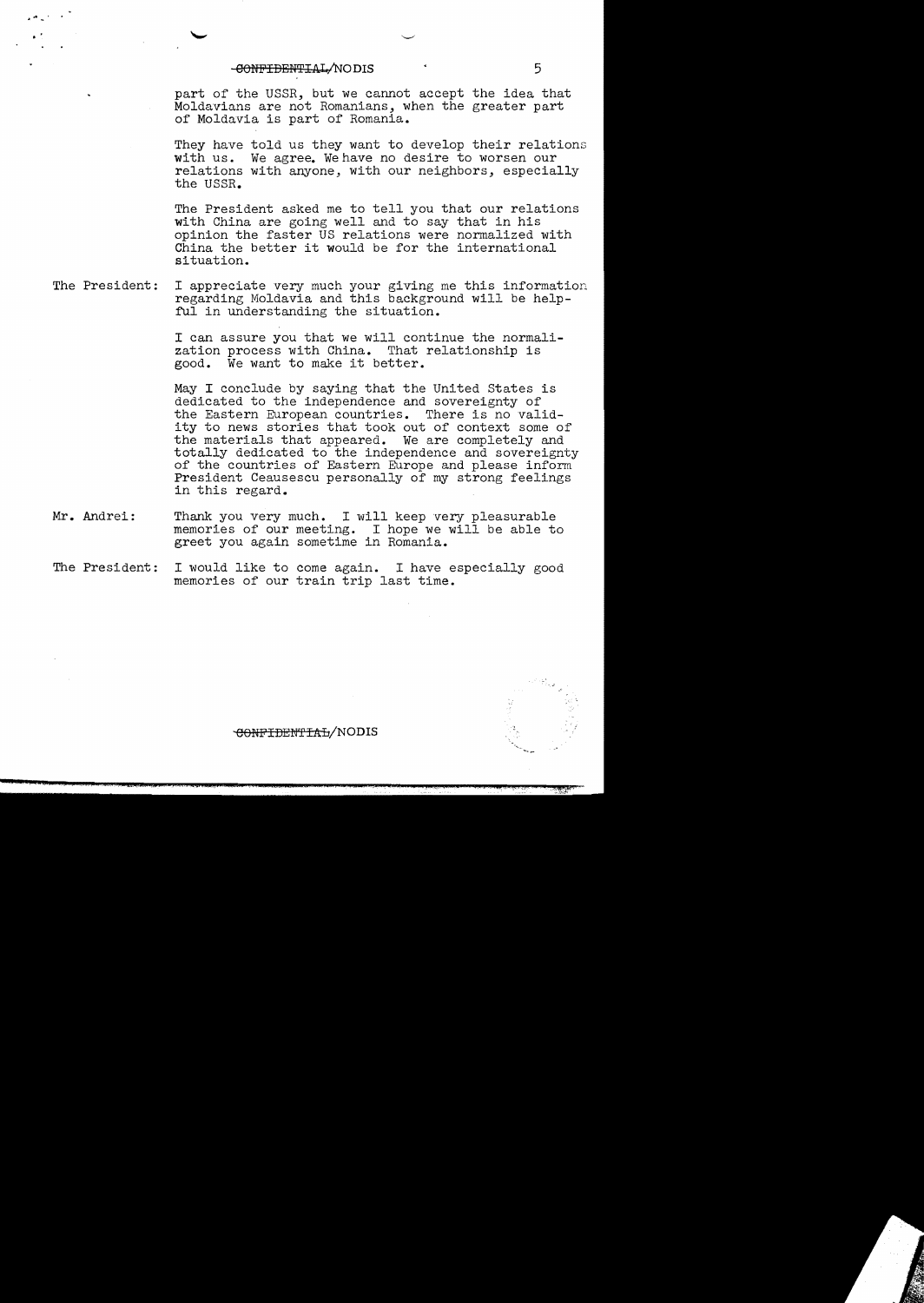### NATIONAL SECURITY COUNCIL

ACTION July 8, 1976

CONFIDENTIAL/NODIS/XGDS

MEMORANDUM FOR BRENT SCOWCROFT FROM: Mr. Clift

SUBJECT: State Requests Approval of Andrei Memcon

With the memorandum at Tab B the Department of State has forwarded a draft memorandum of conversation prepared by Ambassador Harry Barnes covering the President's June 22 meeting with Romanian Party Secretary Andrei. State requests clearance of the memcon and guidance on its distribution.

Provided there are no substantive faults with the draft memorandum I recommend that it be approved subject to the condition that its classification be changed from LIMDIS to NODIS and that its distribution be treated accordingly.<sup>\*</sup> The memorandum for Jeanne Davis' signature to State at Tab A would provide the necessary guidance.

## RECOMMENDATION

Following your review of the memcon at Tab B, that you approve the memorandum for Jeanne Davis' signature to State at Tab A.

APPROVE / <u>U</u> OTHER

 $I$  would with  $I = \omega_1 I$  no editorial esides --CONFIDENTIAL/NODIS/XGDS  $h$ ave  $clasifif.$  $\Gamma$  in Arr ( DECLASSIFIED E.O. 12958. Sec. 3.5 State Dept. Guidolines, no mo, 11/24/48 ., ~ •MARA.DU *1/Jz/011*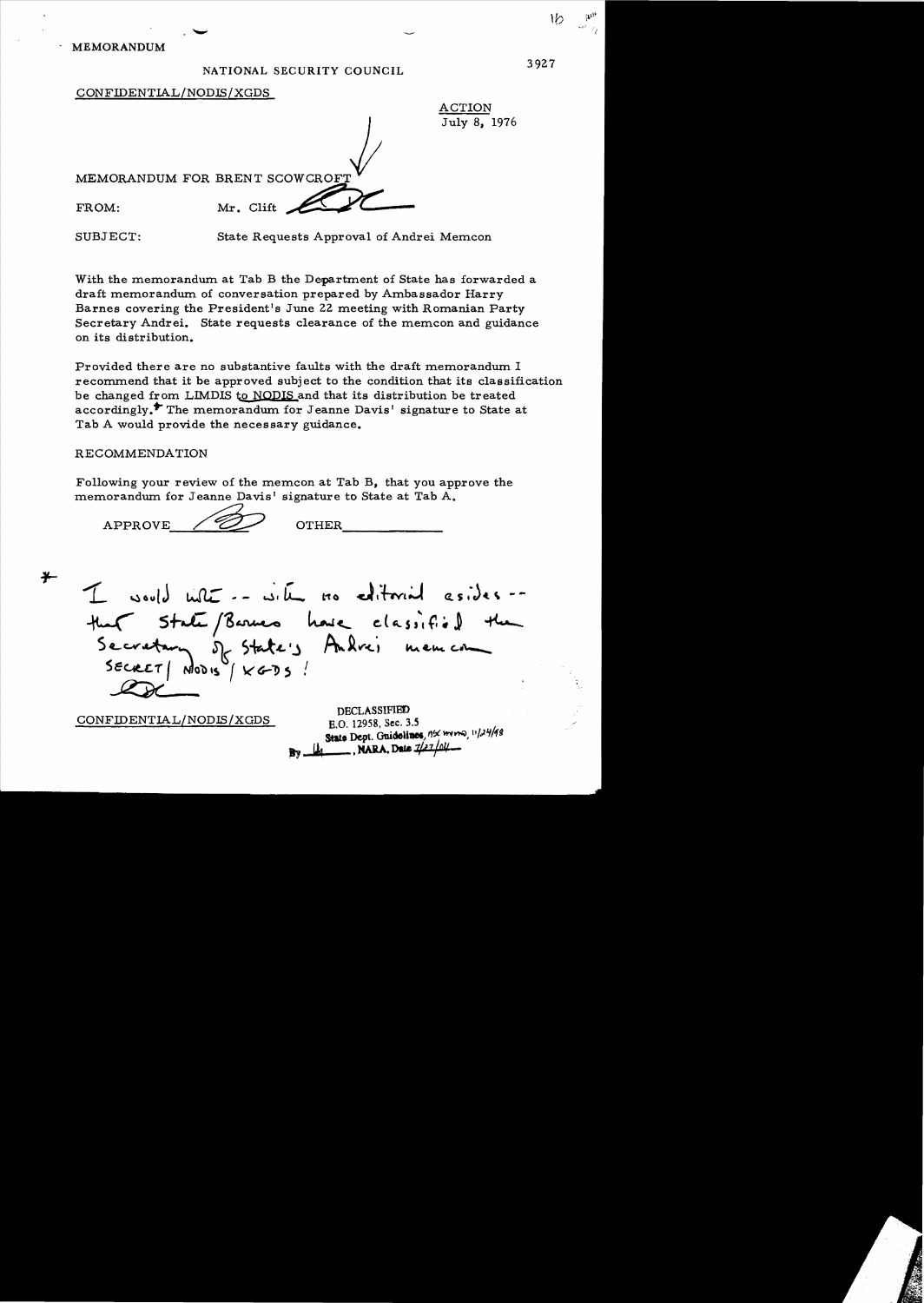

DEPARTMENT OF STATE

Washington. D.C. 20520

July 7, 1976

CONFIDENTIAL

MEMORANDUM FOR MR. BRENT SCOWCROFT THE WHITE HOUSE

Subject: Memorandum of Conversation: President Ford and Romanian Party Secretary Andrei, June 22, 1976.

Transmitted herewith for clearance is the memorandum of the June 22, 1976 conversation between President Ford and Secretary for International Affairs of the Central Committee of the Romanian Communist Party Stefan Andrei, prepared by Ambassador Harry G. Barnes, Jr.<br>I would appreciate your instructions on distribution for<br>the memorandum, once cleared. I would appreciate your instructions on distribution for<br>the memorandum, once cleared.

George S. Springsteen Executive Secretary

Attachment:

Memorandum of Conversation (CONFIDENTIAL/LIMDIS)

'GONF IDENT IAL GDS 1*12*7/04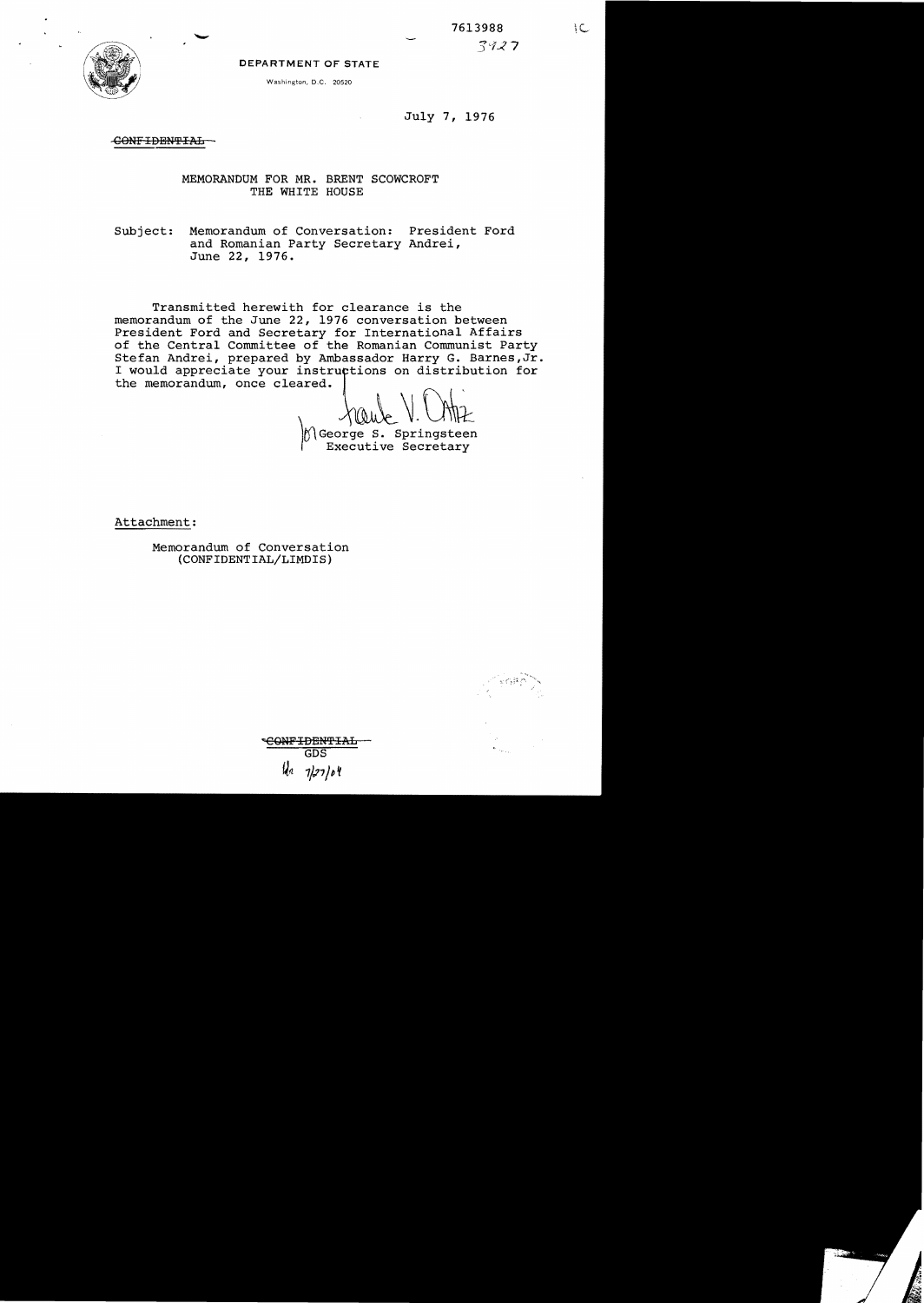NATIONAL SECURITY COUNCIL WASHINGTON, D.C. 20506

CONFIDENT<del>IAL</del> (GONFIDENTIAL NODIS ATTACHMENT)

July 13, 1976

MEMORANDUM FOR

Mr. C. Arthur Borg Executive Secretary Department of State

SUBJECT: Memorandum of President's Conversation with Andrei (S/S 7613988)

This is in response to your memorandum of July 7 which forwarded for clearance a draft memorandum on the President's conversation with Romanian Party Secretary Stefan Andrei at the White House, June 22, 1976.

The classification of the memorandum should be revised to read CONFIDENTLAL/NODIS/XGDS. Subject to this change, the memorandum of conversation is approved. Distribution of the memorandum should be handled in accordance with the Department of State's procedures for documents having the NODIS caption.

r

 $\mathcal{L}$ .  $\mathcal{L}$ . (e.f muhe Harullow

Staff Secretary

**DECLASSIFIED** E.O. 12958, SEC. 3.5 NSC MEMO, 11124198, **STATf** DEPT. GUIDEURES CONFIDENTIAL 3Y MA NARA DATE 2